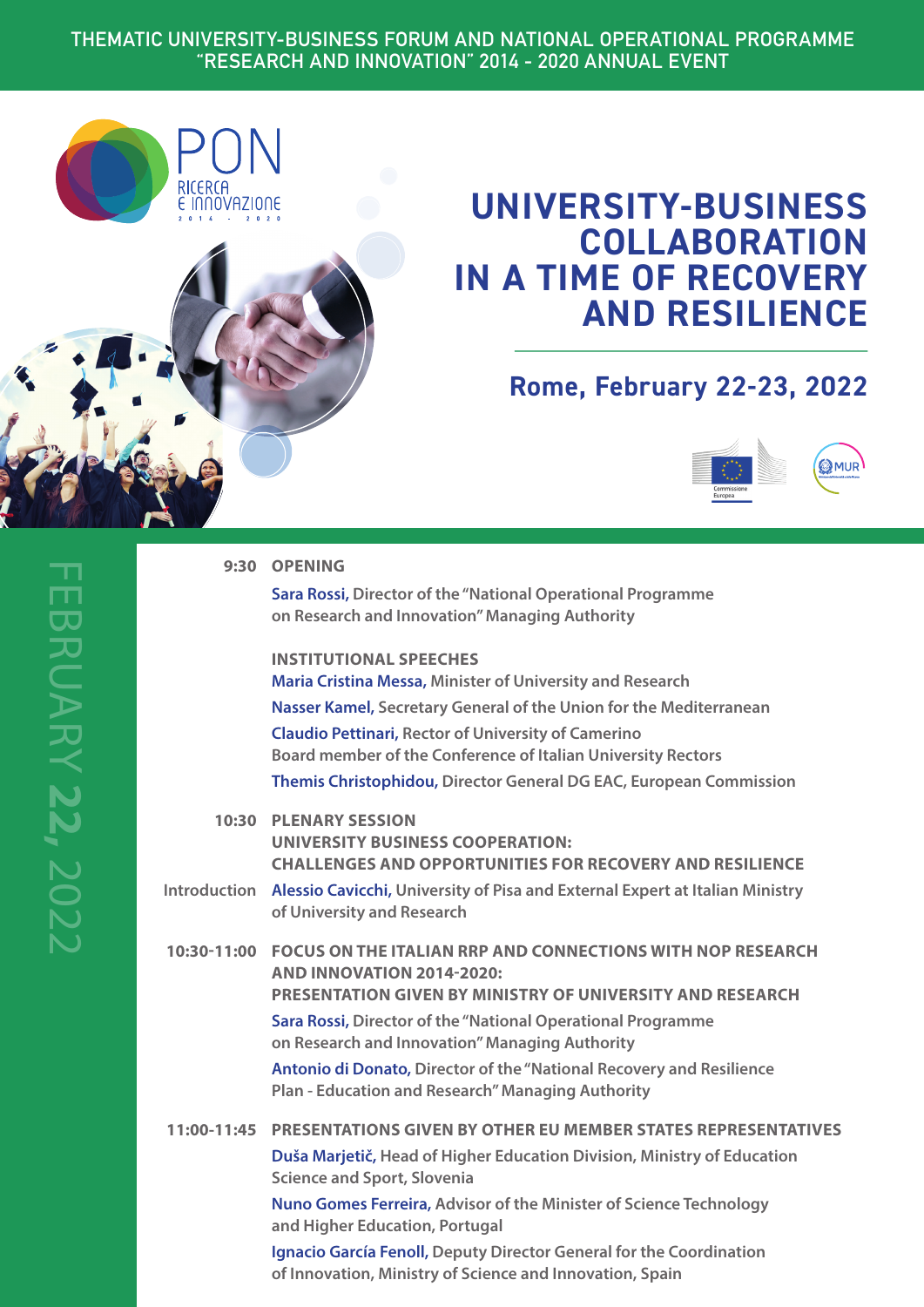



## **11:45 - 12:15 THE EUROPEAN COMMISSION POINT OF VIEW Pasquale D'Alessandro, DG Regional and Urban Policy Luciano Conte, DG Employment, Social Affairs and Inclusion Monika Weymann, DG Education, Youth, Sport and Culture**

### **12:15 - 12:45 FOCUS ON MEDITERRANEAN**

**Itaf Ben Abdallah, Union for the Mediterranean - Senior Advisor for Higher Education and Research Angelo Riccaboni, PRIMA Foundation - Chair**

## **12:45 CONCLUSIONS Sara Rossi, Director of the "National Operational Programme on Research and Innovation" Managing Authority**

### **14:30-18:00 THEMATIC SESSIONS**

*Each session will contain two moderated workshops: one from 14:30 - 16:00 and one from 16:30 - 18:00 with a break in between.*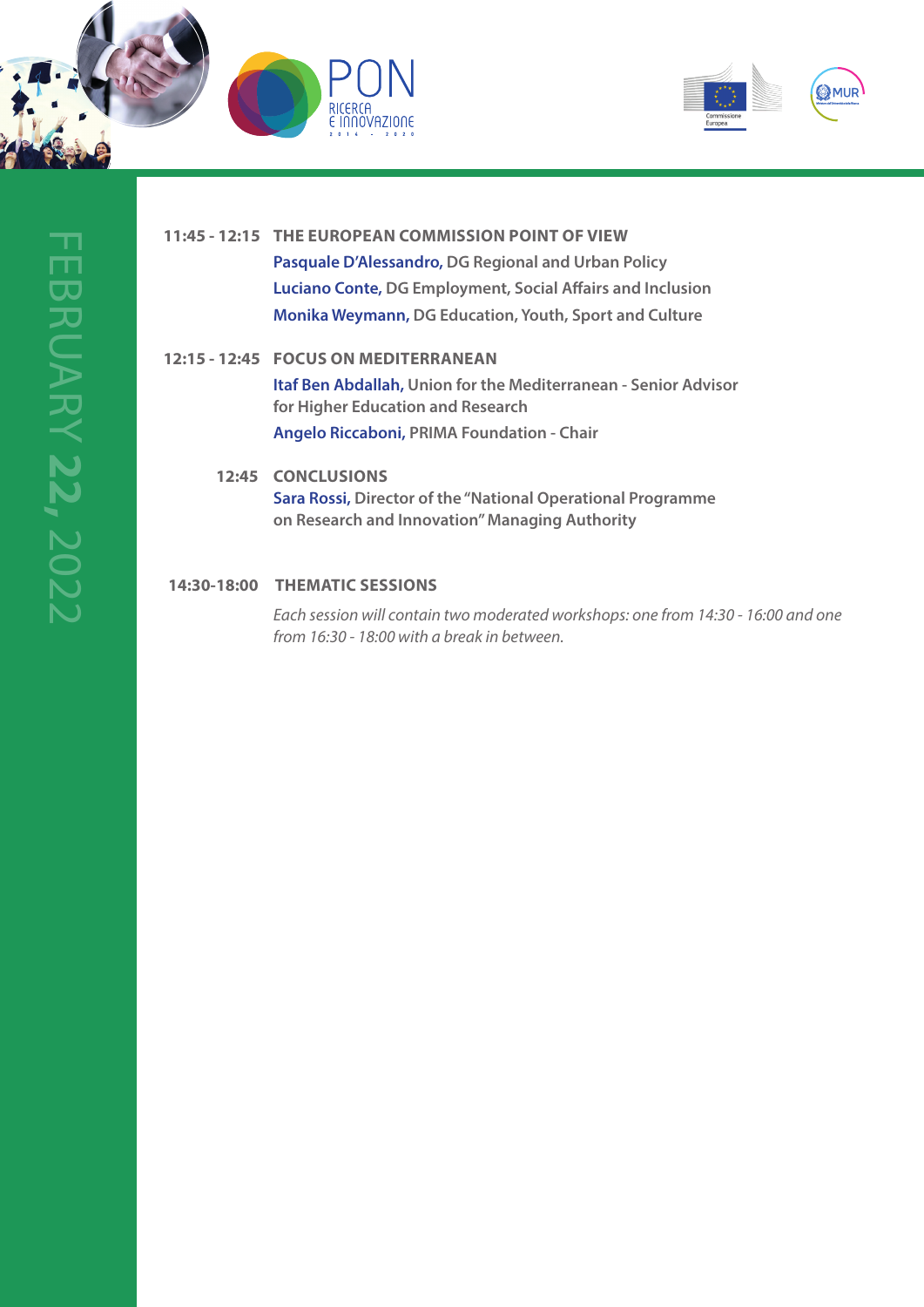





#### **THEMATIC SESSION 1**

#### **14:30 -16:00 WORKSHOP 1.1 - FROM RESEARCH TO BUSINESS**

*This workshop aims at presenting best practices on the implementation of the "knowledge Triangle" (Higher Education, Research and Business Collaboration) from all over Europe. Among the experiences presented: the initiatives of the European Institute of Innovation and Technology, the story of one of the Marie Sklodowska-Curie Actions project manager who won the Prize for Women Innovators 2020, the experience of two projects funded by the Italian National Operational Programme.* 

**Moderator Gabriella Colucci, President & CEO Arterra Bioscience S.p.A.**

**Speakers Didier Zimmermann, Education & Innovation Director EIT Raw Materials Maria Fatima Lucas, Co-founder and CEO of Zymvol Gerarda Fattoruso, Università del Sannio, Phd project Funded by the National Operational Programme Gianluigi Franci, Università di Salerno, Coordinator of projects funded by the National Operational Programme Alessandro Sannino, Università del Salento, Coordinator of GELESIS,** 

**project funded by the National Operational Programme**

#### **16:30-18:00 WORKSHOP 1.2 - SUPPORTING INNOVATION IN TEACHING AND LEARNING**

*How important is supporting Innovation in Teaching and Learning and what is the role of university – business cooperation in developing innovative methods to teach and help students? The objective of this workshop is to present the experiences of HEIs and business representatives, experts and analysts from all over the EU.*

**Moderator Rui Coutinho, Executive Director of the Innovation Ecosystem, Nova School of Business and Economics (Lisbon)**

**Speakers Klaus Sailer, Professor in Entrepreneurship at Munich University of Applied Sciences and CEO of the Strascheg Center for Entrepreneurship (SCE)** 

> **Andrea Rosalinde Hofer, Policy Analyst and Project Leader, Labour Market Relevance and Outcomes Partnership Initiative, OECD**

 **Vanessa Tierney, CEO Abodoo**

 **Paola Dal Zovo, Santer Reply SpA, Funded by the National Operational Programme**

 **Agostino Marengo, Professor at the University of Foggia and Founder of OSEL University Spin Off Company, Hosting institution of PhD students, funded by the National Operational Programme**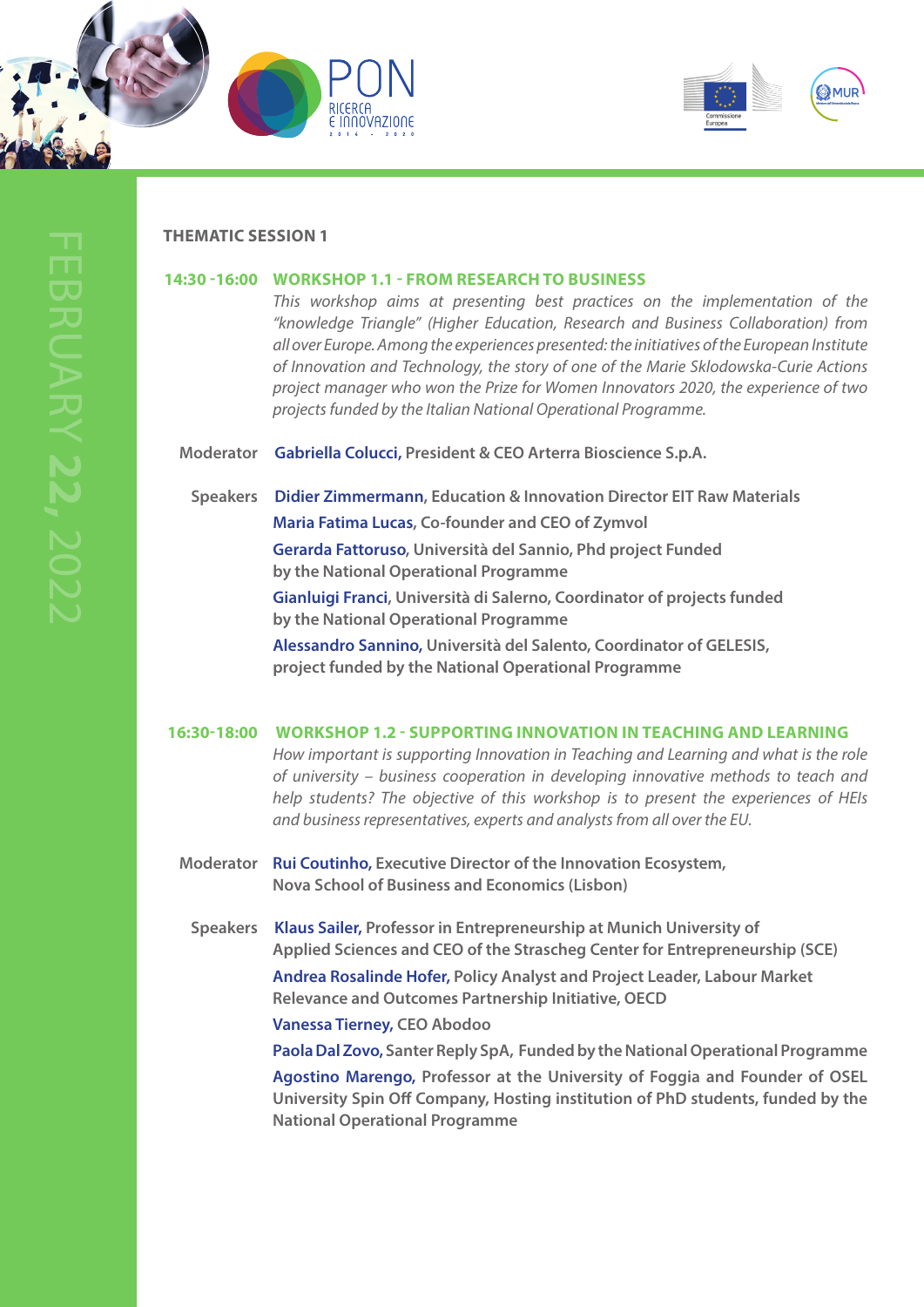





#### **THEMATIC SESSION 2**

#### **14:30-16:00 WORKSHOP 2.1 - SUPPORTING THE GREEN TRANSITION**

*According to the European Strategy for Universities (EC 2022): "the EU will only meet its ambitions on equipping more young people and lifelong learners with digital skills and skills for the green transition, or developing green solutions through technological and social innovation, if the higher education sector pulls its weight". This panel of experts from HEIs, EIT and relevant NOP projects will present existing initiatives that support Green Transition via university-business cooperation.*

**Moderator Luca Basile, University of Bologna**

**Speakers Alessandro Leonardi, Managing Director and co-founder of ETIFOR | Valuing Nature, a spin-off of Padova University, coordinator of the Erasmus + Knowledge Alliance "Ecostar"**

> **Luise Heidenreich, Co-Head of Education and Learning at EIT Climate-KIC Franco Coren, INOGS, IPANEMA project**

**Funded by the National Operational Programme**

**Letizia Magaldi, Executive Vice president Magaldi Foak STEM project - Funded by the National Operational Programme**

#### **16:30-18:00 WORKSHOP 2.2 - SUPPORTING THE DIGITAL TRANSITION**

*According to the European Commission, digital solutions that put people first have the potential to open up new opportunities for businesses, encourage the development of trustworthy technology, foster an open and democratic society, enable a vibrant and sustainable economy, help fight climate change and achieve the green transition. This workshop will outline some initiatives and experiences carried out in different fields and supported by European Funds.*

**Moderator Paola Inverardi, University of L'Aquila**

**Speakers Marika Huber, project manager of the Erasmus+ Knowledge Alliance "DIFME" Katharina Engel, Senior Desk Officer Digital Internationalisation & European - Higher Education Policy at German**

**Academic Exchange Service (DAAD), European Digital Education Hub**

 **Giovanni Zappatore, CEO BionIT Labs - Adam's Hand project - funded by the National Operational Programme**

 **Pietro Ferraro, CNR - SIRIMAP project - funded by the National Operational Programme**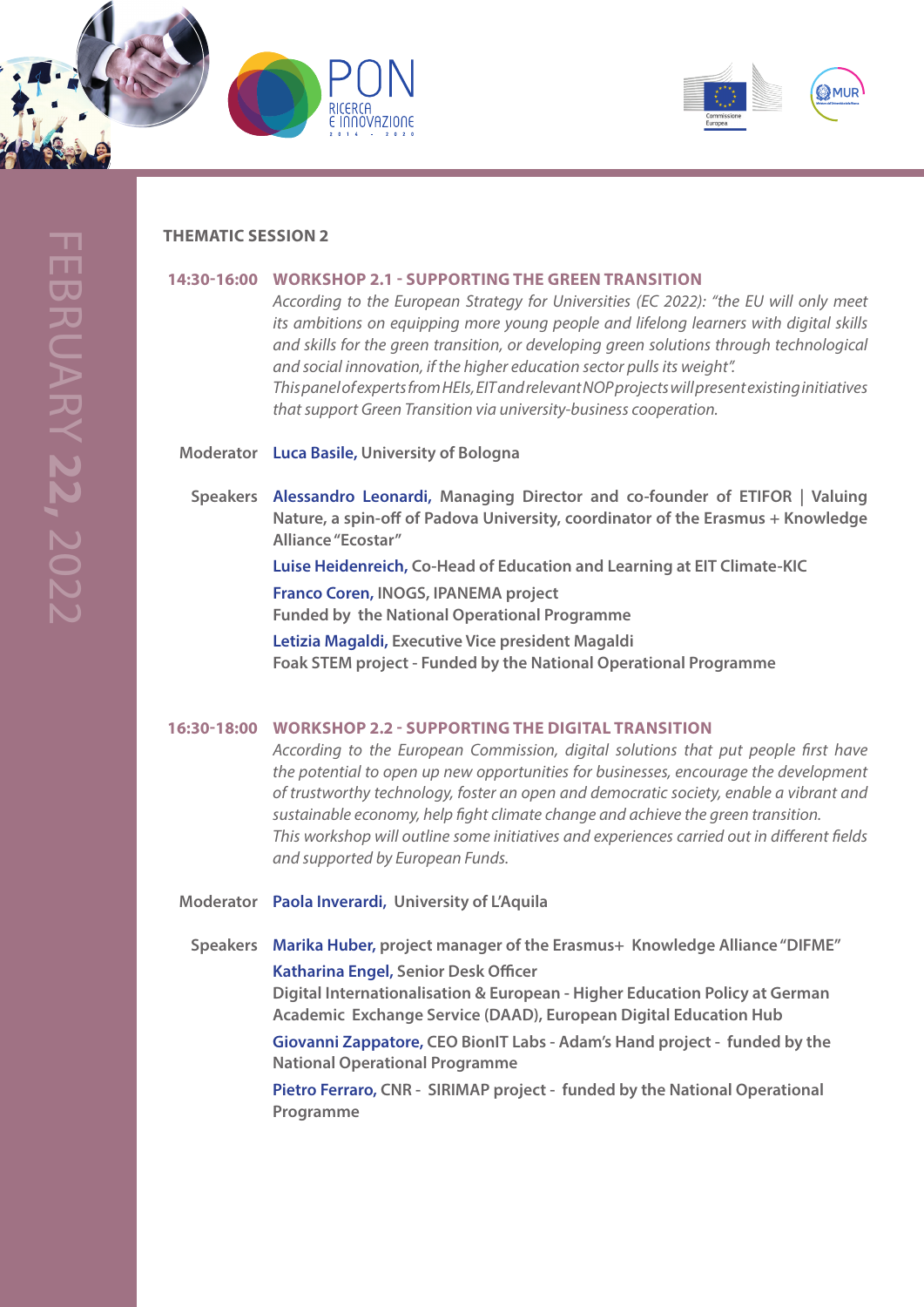





#### **THEMATIC SESSION 3**

## **14:30-16:00 WORKSHOP 3.1 - THE ROLE OF HIGHER EDUCATION INSTITUTIONS FOR SMART SPECIALISATION STRATEGIES AND REGIONAL DEVELOPMENT** *HEIs can be integrated into Smart Specialisation Strategy policy in order to spend*

*European Structural and Investment Funds more effectively. This workshop will reflect on how to strengthen the role of HEIs within the 'quadruple helix' of innovation through a collaboration of government, academia, business and civil society.*

- **Moderator Alessio Cavicchi, University of Pisa and External Expert at Italian Ministry of University and Research**
	- **Speakers John Edwards, Secretary General of EURASHE and coordinator of the Erasmus+ Forward Looking Cooperation Project UASIMAP**

**Bárbara Coelho Gabriel, Deputy-Director for Internationalisation and Cooperation at Dept. Mechanical Engineering - University of Aveiro Krzysztof Klincewicz, Warsaw University**

 **Adolfo Morais, Basque Government Regional Higher Education Deputy Minister**

 **Alessandro Zona, Professor of Structural Engineering at the University of Camerino, SAFE Project - project funded by the National Operational Programme** 

#### **16:30-18:00 WORKSHOP 3.2: INNOVATION IN AGRIBUSINESS**

*Bringing together multiple actors such as farmers, researchers, advisers, businesses, environmental groups, consumer interest groups or other NGOs is crucial to advance innovation in the agricultural and forestry sectors. This workshop will address the role of multi-actor approaches to enhance digital transition in food supply chains, in sustainable food systems and in rural areas.*

**Moderator Danilo Porro, University of Milano Bicocca**

**Speakers Maarten van der Kamp, Director of Education at EIT Food Paola Pittia, University of Teramo,project coordinator of the Erasmus+ Knowledge alliance "AskFood"** 

> **Anastasia Ktenioudaki, researcher at the University College of Dublin Gianluca Brunori, Professor of Food Policy, University of Pisa (DESIRA project – Horizon 2020)**

**Beniamino Gioli, National Research Center of Italy - E-CROPS - project funded by the National Operational Programme**